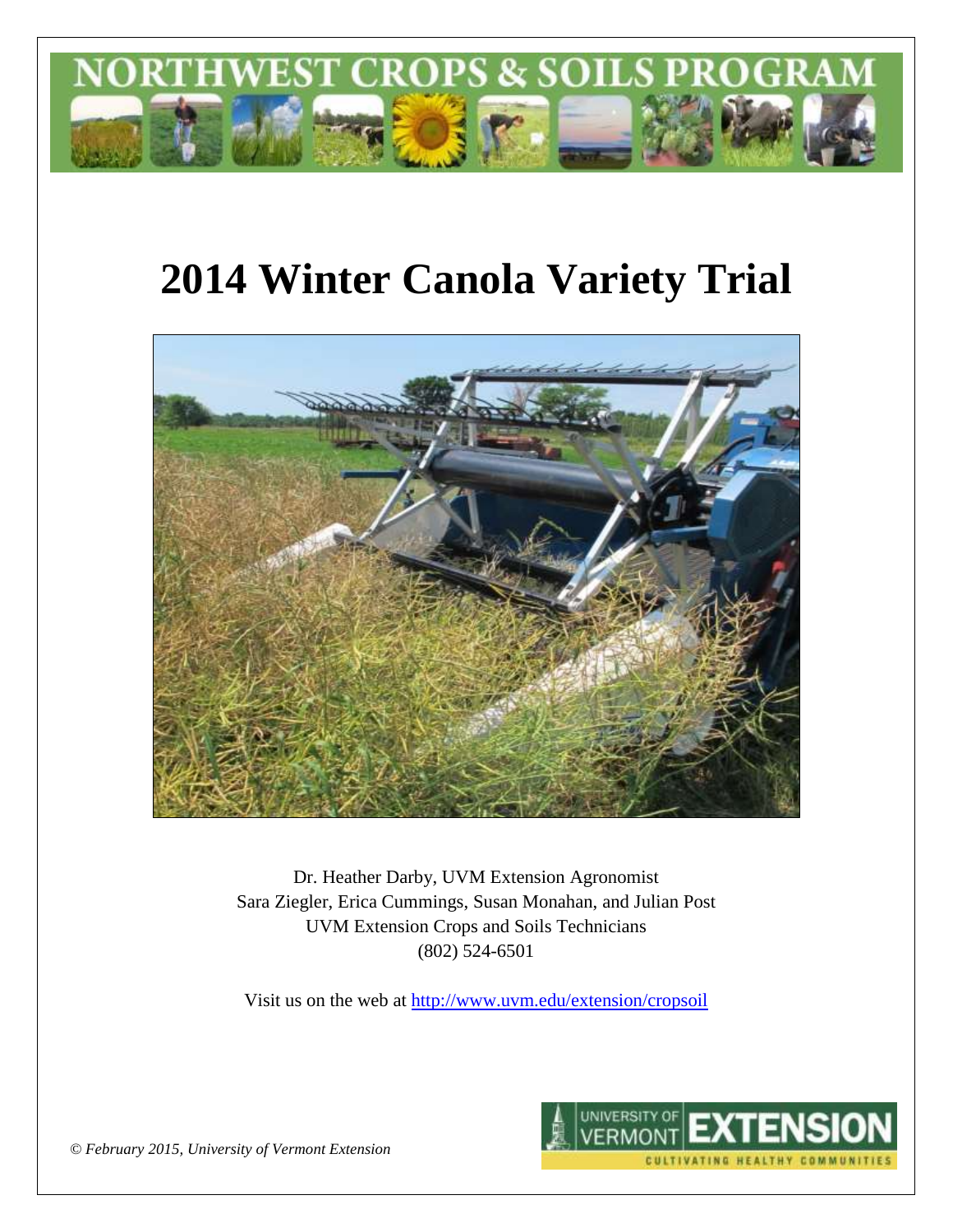#### **2014 WINTER CANOLA VARIETY TRIAL Dr. Heather Darby, University of Vermont Extension** [heather.darby\[at\]uvm.edu](mailto:heather.darby@uvm.edu?subject=2013%20Sunflower%20Reduced%20Tillage%20Trial)

Winter canola is a relatively new crop to the Northeast. The majority of the canola grown in North America is grown in the Midwestern U.S. and Canada for both culinary oil as well as biodiesel production. Winter canola is planted in the late summer where it grows through the fall before entering a period of dormancy for the winter. The following spring, the plants resume growth and seed is harvested in summer. Winter canola could potentially be a useful crop to growers in the Northeast for diversifying rotations, farm products and markets, and producing fuel on farm. However, for winter canola to be a viable crop in our region, we must identify the varieties that survive and perform well here. To do this, the Northwest Crops and Soils Team conducted a variety trial in 2013-2014. This trial was initiated as part of the National Winter Canola Variety Trial.

## **MATERIALS AND METHODS**

A trial was conducted during the 2013-2014 season at Borderview Research Farm in Alburgh, VT. The experimental design was a randomized block with three replicates and seventeen varieties as treatments. Plots were 5'x 20' and were seeded with a Great Plains plot grain drill (5' wide) at a rate of 6 lbs. of viable seed per acre on 23-Aug 2013 (Table 1). The soil was a Benson rocky silt loam and the previous crop was spring wheat. Plant populations, height, and vigor were assessed in each plot on 1-Oct 2013. Ammonium sulfate fertilizer was applied at a rate of 70 lbs. per acre on 4-Oct 2013. At this time, plots were also sprayed with clethodim herbicide at a rate of 12 oz. per acre to control grass weeds. The following spring plots were again assessed for populations to evaluate winter survival on 21-Apr 2014. Plots were again fertilized on 29-Apr 2014 with Chilean nitrate at a rate of 120 lbs. per acre. Canola seed was harvested using an Almaco SPC50 plot combine on 30-Jul 2014. At harvest, moisture was determined using a DICKEY-john M20P moisture meter. Test weight was measured using a Berckes Test Weight Scale. Seeds were pressed with a Kern Kraft Oil Press KK40, and the amount of oil and meal were measured to determine oil content.

| <b>Location</b>                | <b>Borderview Research Farm - Alburgh, VT</b>    |
|--------------------------------|--------------------------------------------------|
| Soil type                      | Benson rocky silt loam 3-8% slope                |
| Previous crop                  | Spring wheat                                     |
| Plot size (ft.)                | $5 \times 20$                                    |
| Seeding rate (lbs. $ac^{-1}$ ) | 6                                                |
| <b>Replicates</b>              | 3                                                |
| <b>Planting date</b>           | 23-Aug 2013                                      |
| <b>Harvest date</b>            | 30-Jul 2014                                      |
| <b>Tillage operations</b>      | Fall chisel plow, disk and spring tooth harrow   |
| Starter fertilizer             | 70 lbs. ac <sup>-1</sup> 21-0-0 Ammonium sulfate |
| <b>Topdress fertilizer</b>     | 120 lbs. ac <sup>-1</sup> 27-0-0 Chilean nitrate |
| <b>Weed control</b>            | 12 oz. $ac^{-1}$ clethodim                       |

**Table 1. Trial information for the winter canola variety trial 2013-2014.**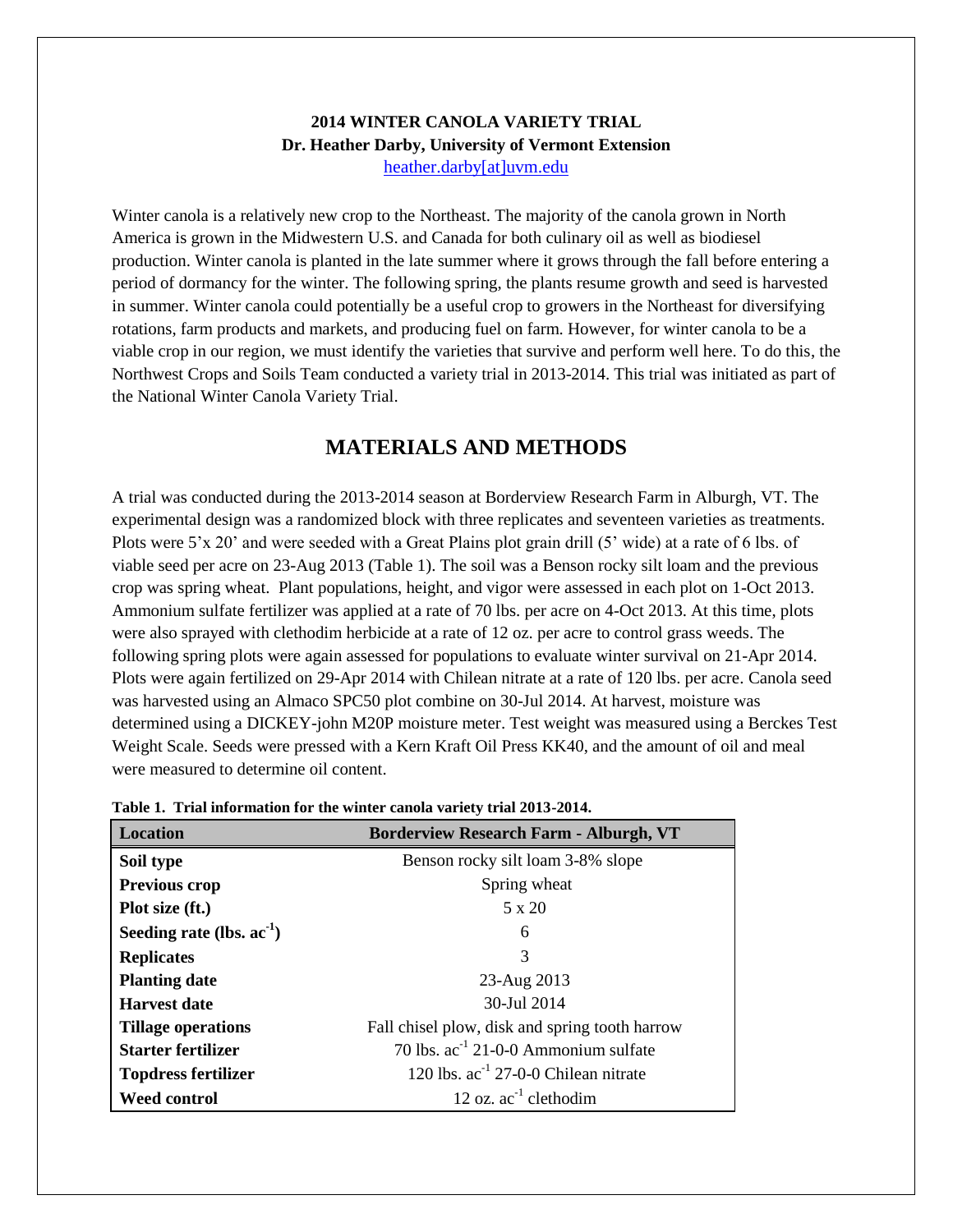Variations in yield and quality can occur because of variations in genetics, soil, weather and other growing conditions. Statistical analysis makes it possible to determine whether a difference among treatments is real or whether it might have occurred due to other variations in the field. All data were analyzed using a mixed model analysis where replicates were considered random effects. At the bottom of each table a LSD value is presented for each variable (e.g. yield). Least Significant Differences (LSDs) at the 10% level (0.10) of probability are shown. Where the difference between two treatments within a column is equal to or greater than the LSD value at the bottom of the column, you can be sure in 9 out of 10 chances that there is a real difference between the two values. Treatments listed in bold had the top performance in a particular column; treatments that did not perform significantly lower than the

top-performer in a particular column are indicated with an asterisk. In the example to the right, treatment A is significantly different from treatment C but not from treatment B. The difference between A and B is equal to 400, which is less than the LSD value of 500. This means that these treatments did not differ significantly in yield. The difference between A and C is equal to 650, which is greater than the LSD value of 500. This means that the yields of these treatments

| <b>Variety</b> | Yield |
|----------------|-------|
| А              | 1600* |
| B              | 1200* |
| C              | 950   |
| LSD(0.10)      | 500   |

were significantly different from one another. When this was not possible, due to inconsistent sample size across varieties, multiple pairwise comparisons were performed with the Tukey-Kramer adjustment.

### **RESULTS**

Weather data was collected with an onsite Davis Instruments Vantage Pro2 weather station equipped with a WeatherLink data logger. Temperature, precipitation, and accumulation of Growing Degree Days (GDDs) are consolidated for the 2013-2014 growing season (Table 2). Historical weather data are from 1981-2010 at cooperative observation stations in Burlington, VT, approximately 45 miles from Alburgh, VT.

|                                   | 2013   |           |         | 2014     |          |                |          |         |        |      |      |        |
|-----------------------------------|--------|-----------|---------|----------|----------|----------------|----------|---------|--------|------|------|--------|
| Alburgh, VT                       | August | September | October | November | December | <b>January</b> | February | March   | April  | May  | June | July   |
| Average temperature $(^{\circ}F)$ | 67.7   | 59.3      | 51.1    | 35.1     | 20.0     | 16.8           | 19.0     | 22.2    | 43.0   | 57.4 | 66.9 | 69.7   |
| Departure from normal             | $-1.1$ | $-1.3$    | 2.9     | $-3.1$   | $-5.9$   | $-2.0$         | $-2.5$   | $-8.9$  | $-1.8$ | 1.0  | 1.1  | $-0.9$ |
|                                   |        |           |         |          |          |                |          |         |        |      |      |        |
| Precipitation (inches)            | 2.41   | 2.2       | 1.87    | 3.16     | 0.23     | 0.85           | 0.65     | 1.70    | 4.34   | 4.90 | 6.09 | 5.15   |
| Departure from normal             | $-1.5$ | $-1.44$   | $-1.73$ | 0.04     | $-2.14$  | $-1.20$        | $-1.11$  | $-0.51$ | 1.52   | 1.45 | 2.4  |        |
|                                   |        |           |         |          |          |                |          |         |        |      |      |        |
| Growing Degree Days (base 32°F)   | 1112   | 825       | 600     | 176      | 16       | 31             | 14       | 25      | 330    | 789  | 1041 | 1171   |
| Departure from normal             | 102    | 38        | 150     | $-40$    | 16       | 31             | 14       | 25      | $-54$  | 33   | 27   | $-27$  |

**Table 2. Weather data and GDDs for winter canola in Alburgh, VT 2013-2014.**

Based on weather data from a Davis Instruments Vantage Pro2 with WeatherLink data logger. Historical averages are for 30 years of NOAA data (1981-2010) from Burlington, VT.

> In general, the 2013-2014 seasons were drier and cooler than normal. We saw particularly low temperatures in December and January with some extended periods with temperatures well below zero.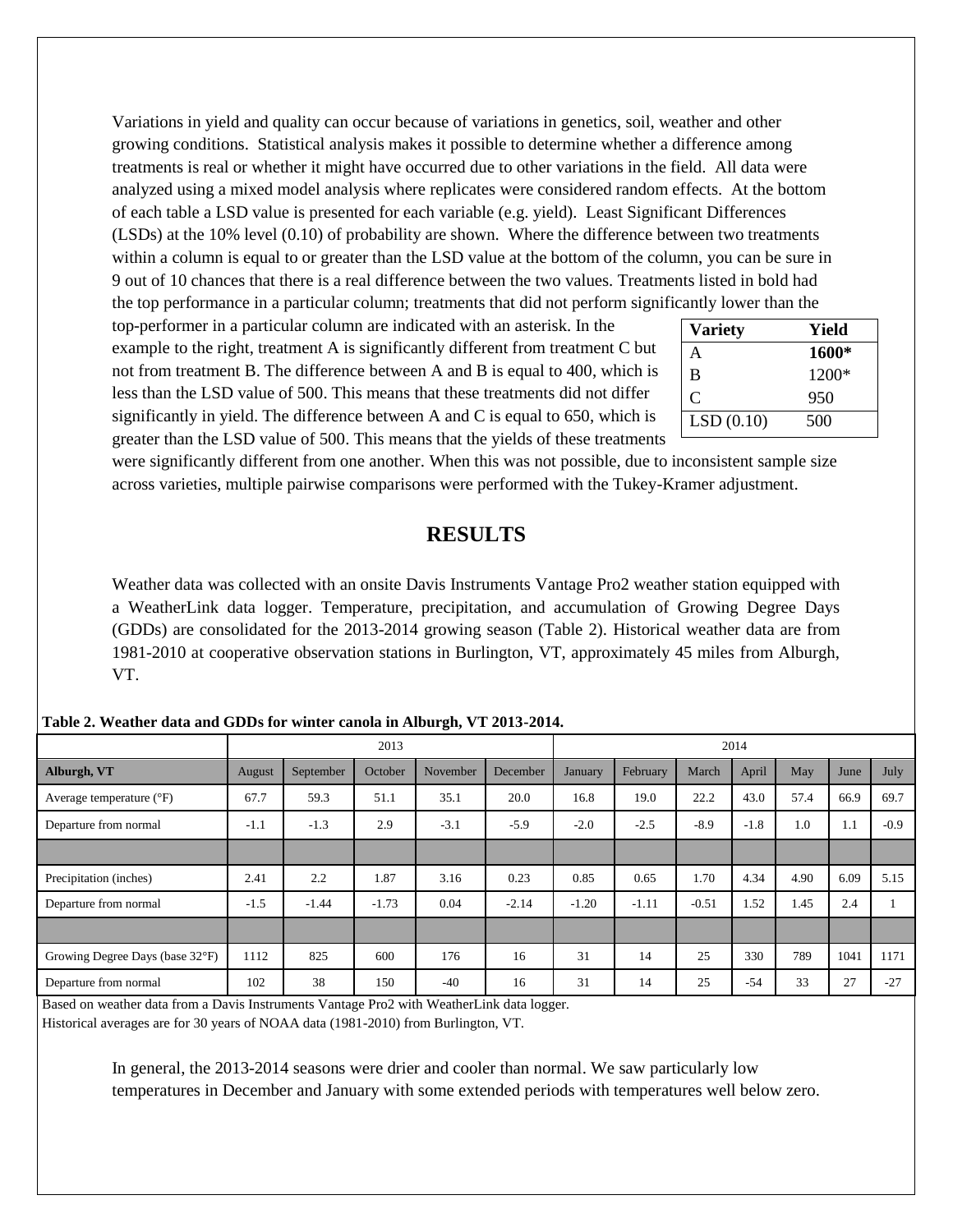There was also below average precipitation during the fall and winter of 2013 followed by a slightly above average precipitation in the spring and summer of 2014. Overall, there were 6130 GDDs for winter canola, 95 more than the 30-year average.

With the exception of fall height, plant stand characteristics did not significantly differ between varieties (Table 3). Due to extremely low winter survival and therefore many missing data points, individual pairwise comparisons were conducted. The tallest plants were of the variety Visby at 21.9 cm. However, this only statistically varied from the shortest variety Chrome which was 11.3 cm. Winter survival was extremely low due to extended periods of subzero temperatures, minimal snow cover, and high winds during the winter. The average winter survival was only 15.8% with some varieties that did not survive at all. The variety X10W665C had the highest survival of 35.6% although this did not significantly vary from the other varieties. The varieties Chrome, Dimension, Inspiration, NK Petrol and NK Technic all had survival rates that were less than 10%.

| Variety           | Fall height | Winter survival | Test weight       |
|-------------------|-------------|-----------------|-------------------|
|                   | cm          | $\%$            | $lbs.$ bu $^{-1}$ |
| Argos             | 20.1ab      | 11.9            | 47.8              |
| <b>Baldur</b>     | 20.1ab      | 16.3            | 49.7              |
| Chrome            | 11.3b       | 1.00            | 48.0              |
| Dimension         | 17.1ab      | 1.00            | 48.5              |
| Edimax CL         | 16.9ab      | 22.3            | 48.8              |
| Hornet            | 14.8ab      | 19.0            | 43.8              |
| Inspiration       | 18.4ab      | 6.70            | 49.0              |
| Kronos            | 16.6ab      | 23.8            | 48.7              |
| NK Petrol         | 18.9ab      | 1.00            | 49.0              |
| NK Technic        | 17.6ab      | 4.10            | 48.0              |
| Riley             | 14.3ab      | 22.3            | 49.2              |
| Safran            | 16.8ab      | 14.8            | 48.2              |
| Sitro             | 15.0ab      | 17.0            | 48.5              |
| Visby             | 21.9a       | 16.8            | 48.3              |
| Wichita           | 17.1ab      | 30.1            | 49.8              |
| X10W665C          | 16.0ab      | 35.6            | 49.5              |
| X12W377C          | 16.4ab      | 27.1            | 48.3              |
| Probability level | $\ast$      | <b>NS</b>       | <b>NS</b>         |
| <b>Trial Mean</b> | 17.0        | 15.8            | 48.5              |

**Table 3. Plant stand characteristics for 17 winter canola varieties.**

Probability level  $*$ ,  $**$ , and  $***$  for 0.1, 0.05 and 0.001 respectively.

Values that share letters do not statistically differ from one another.

NS- No significant difference.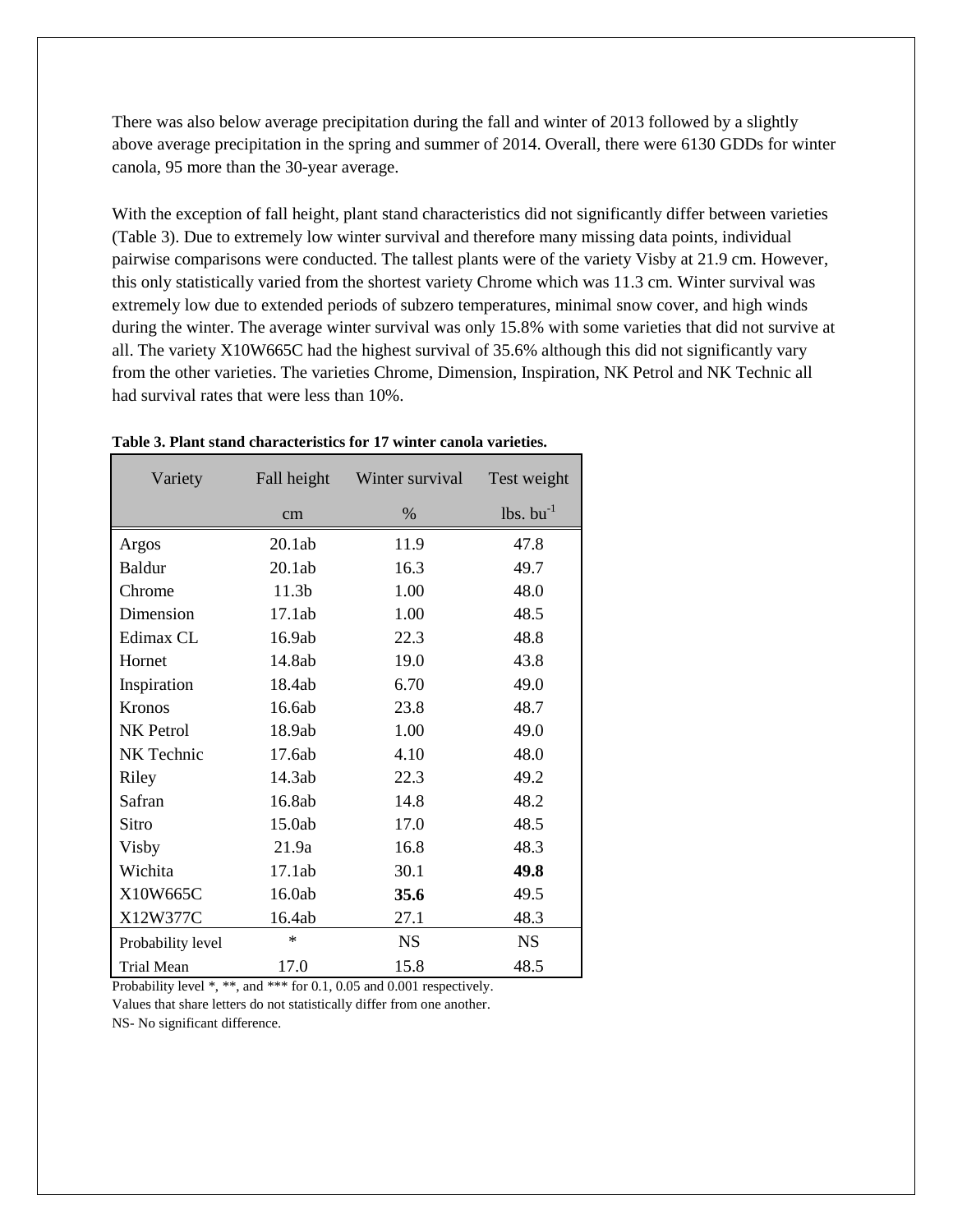The highest test weight was produced by the variety Wichita at 49.8 lbs per bushel. However, this was not statistically different from the other varieties. All varieties except for Hornet had test weights close to the standard of 50 lbs per bushel.

Because of the high proportion of weeds and other debris that was mixed in with the seed at harvest, errors in measuring seed moisture occurred for all varieties. Therefore, the seed and oil yields reported at harvest moisture (Table 4).

| Variety           | Seed yield     | Oil content | Oil yield      | Oil yield            |
|-------------------|----------------|-------------|----------------|----------------------|
|                   | lbs. $ac^{-1}$ | %           | lbs. $ac^{-1}$ | $\text{gal ac}^{-1}$ |
| Argos             | 1003           | 34.0b c     | 332 abcd       | 44.0 abcd            |
| Baldur            | 1142           | 32.6 c      | 375 abcd       | $49.0$ abcd          |
| Chrome            | 710            | 34.8 abc    | 247 bcd        | 32.0 bcd             |
| Dimension         | 977            | 41.0 a      | 400 abcd       | 52.0 abcd            |
| Edimax CL         | 1205           | 31.3 c      | 380 abcd       | 50.0 abcd            |
| Hornet            | 781            | 36.1 abc    | 290 abcd       | 38.0 abcd            |
| Inspiration       | 910            | 35.3 abc    | 321 abcd       | $42.0$ abcd          |
| Kronos            | 1255           | 32.3 c      | 404 abcd       | 53.0 abcd            |
| NK Petrol         | 495            | 30.4 c      | 151 d          | 20.0 <sub>d</sub>    |
| NK Technic        | 1076           | 31.3 c      | 336 abcd       | 44.0 abcd            |
| Riley             | 1266           | 35.3 abc    | 448 abcd       | 59.0 abcd            |
| Safran            | 1094           | 31.7 c      | 345 abcd       | 45.0 abcd            |
| Sitro             | 689            | 34.4 bc     | 237 cd         | 31.0 cd              |
| Visby             | 1713           | 35.9 abc    | 615 ab         | 81.0 ab              |
| Wichita           | 1764           | 32.2 c      | 573 abc        | 75.0 abc             |
| X10W665C          | 1812           | 38.0 ab     | 666 a          | 87.0 a               |
| X12W377C          | 1059           | 34.5 bc     | 385 abcd       | 50.0 abcd            |
| Probability level | <b>NS</b>      | ***         | $**$           | $**$                 |
| Trial Mean        | 1186           | 34.1        | 396            | 51.9                 |

| Table 4. Harvest characteristics for 17 winter canola varieties. |
|------------------------------------------------------------------|
|------------------------------------------------------------------|

Probability level \*, \*\*, and \*\*\* for 0.1, 0.05 and 0.001 respectively.

Values that share letters do not statistically differ from one another.

NS- No significant difference.

Seed yields ranged from 495 to 1812 lbs per acre although differences between varieties were not statistically different (Table 4). Oil content and yield varied statistically across varieties. The greatest oil content of 41% was seen in the variety Dimension (Figure 1). This was statistically the same as six other varieties. Oil yields ranged from 151 lbs or 20 gal per acre to 666 lbs. or 87 gal per acre. The highest oil yield was in the variety X10W665C which produced 666 lbs per acre or 87 gal per acre. NK Petrol produced the lowest seed yield, oil content, and oil yield of the trial. This variety also had very poor winter survival.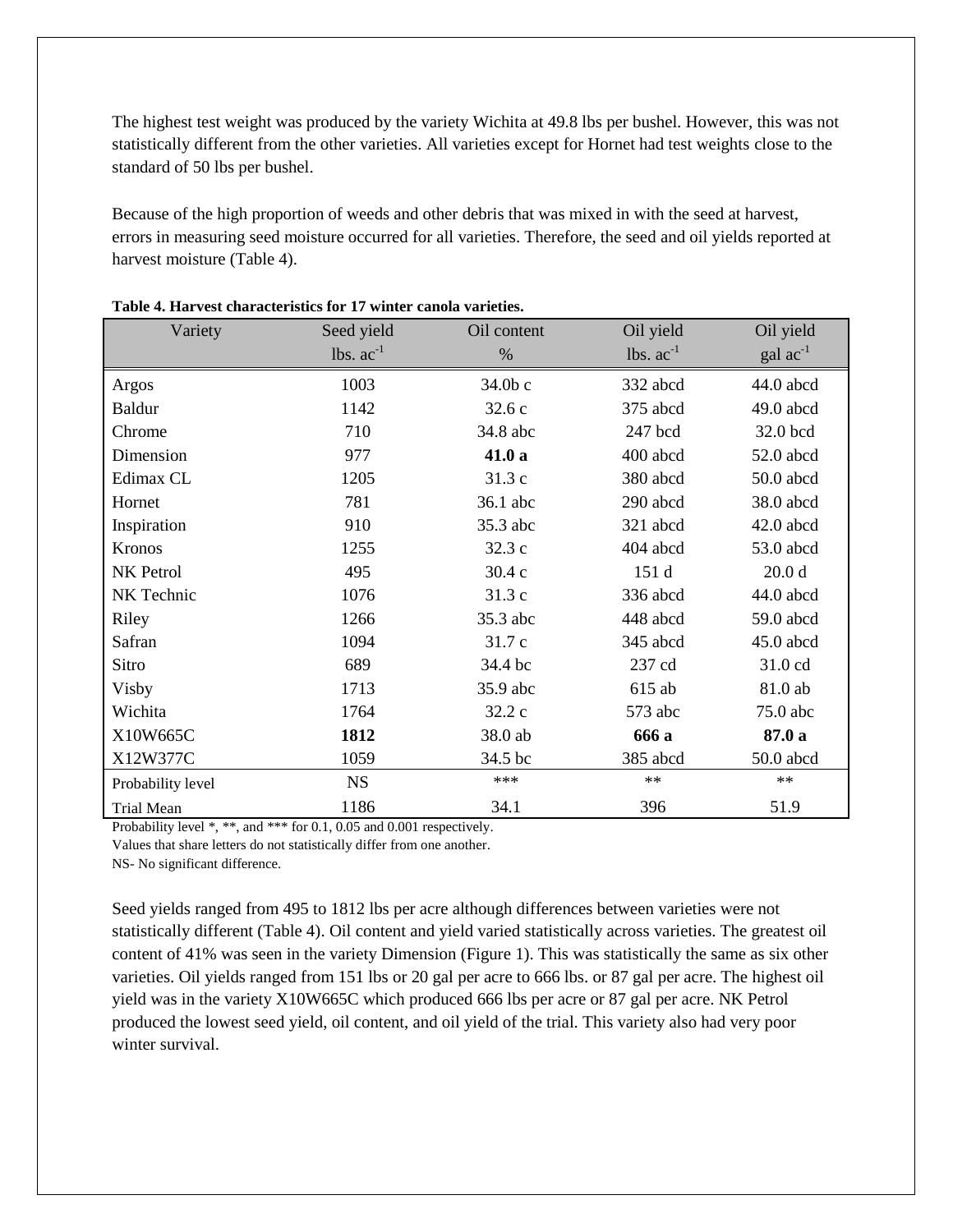

**Figure 1. Oil content of 17 winter canola varieties, Alburgh, VT, 2014.** Values that share letters do not statistically differ from one another

#### **DISCUSSION**

Despite planting in late August, winter survival was low across the entire trial, likely due to below average temperatures and precipitation during the winter. Winter survival was highly variable within varieties depending on the location in the field. Hence, field conditions likely had more of an impact on winter survival than the variety itself. Although winter survival did not statistically differ across varieties, the highest survival was seen in the variety X10W665C. This variety also had the highest seed yield, second highest oil content, and highest oil yields. Hornet, which has been a top performing variety in previous years, also produced an oil content and yield similar to the top performer this year. However, it is important to remember that these values, due to equipment difficulties in measuring harvest moisture, are not reported at standard moisture and therefore are not as easily comparable. Despite this, there are substantial differences across winter canola varieties in oil content which is a key characteristic to consider when selecting winter canola varieties, as higher oil content could compensate some for lower seed yields due to issues with winter survival and low stand densities, bird damage, or disease. Further research is needed to evaluate winter canola varieties that are more suited to our climate and to better understand the variable that impact their winter survival. It is important to remember that these results only capture one season and should not alone be used to select varieties or make management decisions.